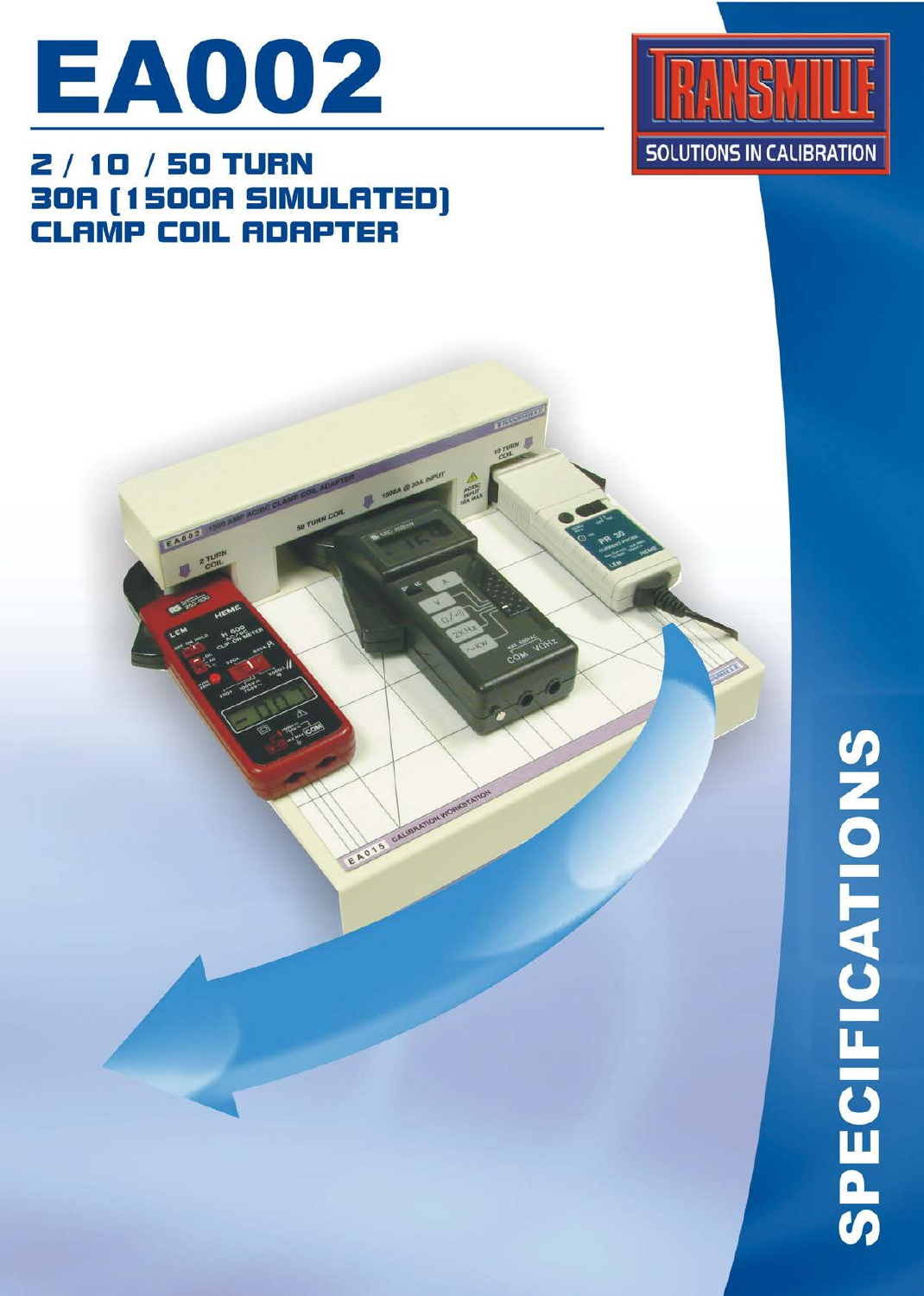| <b>Warm Up Time</b>            | Double the time since last used up to 20 minutes maximum          |  |  |  |  |  |  |
|--------------------------------|-------------------------------------------------------------------|--|--|--|--|--|--|
| Standard Interface             | Transmille Adapter Interface (9 Pin Female 'D' Type connector)    |  |  |  |  |  |  |
| <b>Temperature Performance</b> | Storage : $-5^{\circ}$ C to $+60^{\circ}$ C                       |  |  |  |  |  |  |
|                                | Operation: 0°C to +50°C                                           |  |  |  |  |  |  |
| <b>Relative Humidity</b>       | Operation: <80% to 30°C, <70% to 40°C, <40% to 50°C               |  |  |  |  |  |  |
|                                | Storage: <95%, non-condensing                                     |  |  |  |  |  |  |
| Altitude                       | Operation: 3000m (10,000ft) Maximum                               |  |  |  |  |  |  |
|                                | Transit: 12000m (40,000ft) Maximum                                |  |  |  |  |  |  |
| Coil Configuration             | 2 Turn (LHS) : 10 Turn (RHS) : 50 Turn (Centre)                   |  |  |  |  |  |  |
| Coil Type                      | <b>High Accuracy Balanced Configuration</b>                       |  |  |  |  |  |  |
| Min. Internal Jaw Dimensions   | 10mm (2 & 10 Turn) : 25mm (50 Turn)                               |  |  |  |  |  |  |
| <b>Maximum Current</b>         | 30A                                                               |  |  |  |  |  |  |
| Maximum RMS Voltage            | 4V                                                                |  |  |  |  |  |  |
| <b>Frequency Range</b>         | DC to 400Hz                                                       |  |  |  |  |  |  |
| Construction                   | Loose wound coil (for heat dissipation) in moulded enclosure      |  |  |  |  |  |  |
| Durability                     | Fully enclosed coil for maximum protection from mechanical damage |  |  |  |  |  |  |
| Connections                    | 2 Turn Coil Input<br>1x Yellow Safety Terminal                    |  |  |  |  |  |  |
|                                | 10 Turn Coil Input<br>1x Yellow Safety Terminal                   |  |  |  |  |  |  |
|                                | 50 Turn Coil Input<br>1x Yellow Safety Terminal                   |  |  |  |  |  |  |
|                                | Coil Common Input<br>1x Blue Safety Terminal                      |  |  |  |  |  |  |
| <b>Dimensions</b>              | 28cm x 12cm x 6cm                                                 |  |  |  |  |  |  |
| <b>Warranty Period</b>         | 1 Year (Parts & Labour)                                           |  |  |  |  |  |  |
| Recommended Service Interval   | 1 Year                                                            |  |  |  |  |  |  |
| <b>Supplied Connections</b>    | 1x Yellow Connection Lead : 1x Blue Connection Lead               |  |  |  |  |  |  |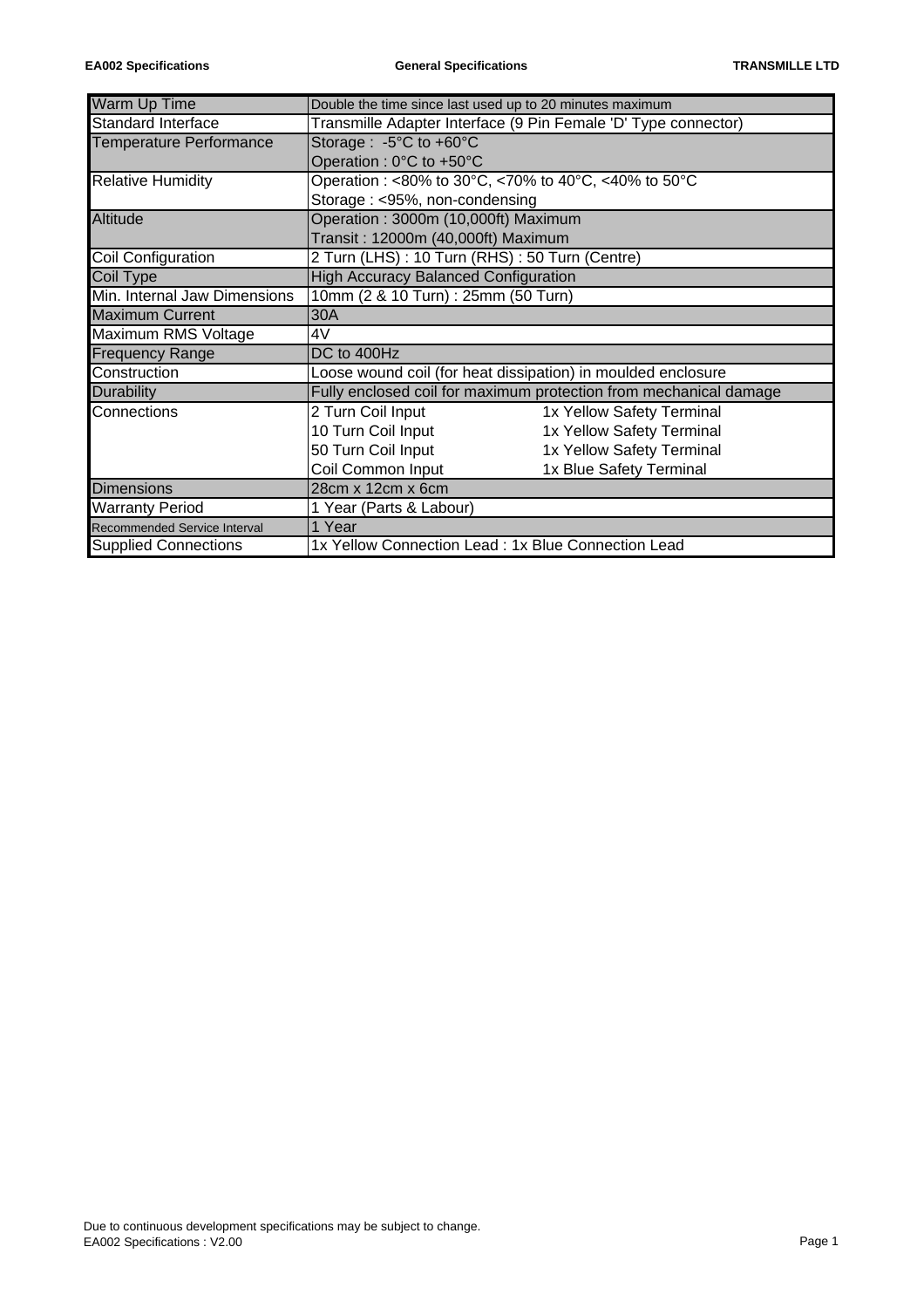| 2 Turn Coil Accuracy (Input 0 to 30A : Freq. DC - 30Hz to 60Hz : Effective Output 0 to 60A) |             |           |               |               |           |              |           |     |                                     |      |  |                |
|---------------------------------------------------------------------------------------------|-------------|-----------|---------------|---------------|-----------|--------------|-----------|-----|-------------------------------------|------|--|----------------|
|                                                                                             | 90 Day Rel. |           | 180 Day Rel.  |               |           | 1 Year Rel.  |           |     | 2 Year Rel.                         |      |  |                |
|                                                                                             | %           |           | A             | $\frac{9}{6}$ |           | A            | $\%$      |     | A                                   | $\%$ |  | $\overline{A}$ |
| Effective accuracy - Coil only (wound clamps)                                               | 0.35        |           | $+0.008$      | 0.35          | $+$       | $0.008$ 0.35 |           | $+$ | 0.0081                              | 0.35 |  | 0.008          |
| Effective accuracy - Coil only (hall effect clamps)                                         | 0.48        | $\ddot{}$ | 0.07          | 0.48          | ÷         | 0.07         | 0.48      | $+$ | 0.07                                | 0.48 |  | 0.07           |
| Total uncertainty with 3050 (All clamps)                                                    | 0.51        | $\ddot{}$ | 0.09          | 0.51          | $\ddot{}$ | 0.09         | $10.52 +$ |     | 0.09                                | 0.56 |  | 0.10           |
| Total uncertainty with 3041 (wound clamps)                                                  | 0.36        |           | $+0.028$      | 0.36          | $+$       | 0.028  0.36  |           | $+$ | 0.028                               | 0.38 |  | 0.036          |
| Total uncertainty with 3041 (hall effect clamps)                                            | 0.49        |           | $+0.090$      | 0.49          | $\ddot{}$ | 0.090  0.49  |           | $+$ | 0.090                               | 0.50 |  | 0.098          |
| Total uncertainty with 3010 calibrator (wound clamps)                                       | 0.36        |           | $+0.010$      | 0.36          | $\ddot{}$ | 0.010 0.36   |           | $+$ | 0.010                               | 0.37 |  | 0.010          |
| Total uncertainty with 3010 (hall effect clamps)                                            | 0.48        |           | $+0.072$ 0.49 |               | $+$       |              |           |     | $0.072$   $0.49$ + $0.072$   $0.49$ |      |  | 0.072          |

| 10 Turn Coil Accuracy (Input 0 to 30A : Freq. DC - 30Hz to 60Hz : Effective Output 0 to 300A) |             |           |               |               |    |             |      |           |             |      |  |       |
|-----------------------------------------------------------------------------------------------|-------------|-----------|---------------|---------------|----|-------------|------|-----------|-------------|------|--|-------|
|                                                                                               | 90 Day Rel. |           | 180 Day Rel.  |               |    | 1 Year Rel. |      |           | 2 Year Rel. |      |  |       |
|                                                                                               | $\%$        |           | A             | $\frac{9}{6}$ |    | A           | $\%$ |           | A           | $\%$ |  | A     |
| Effective accuracy - Coil only (wound clamps)                                                 | 0.41        |           | 0.01          | 0.41          |    | 0.01        | 0.41 |           | 0.01        | 0.41 |  | 0.01  |
| Effective accuracy - Coil only (hall effect clamps)                                           | 0.59        | +         | 0.11          | 0.59          |    | 0.11        | 0.59 | +         | 0.11        | 0.59 |  | 0.11  |
| Total uncertainty with 3050 (All clamps)                                                      | 0.61        | $+$       | 0.13          | 0.62          |    | 0.13        | 0.62 | $\pm$     | 0.13        | 0.65 |  | 0.14  |
| Total uncertainty with 3041 (wound clamps)                                                    | 0.42        | $\pm$     | 0.03          | 0.42          |    | 0.03        | 0.42 | $\div$    | 0.03        | 0.43 |  | 0.04  |
| Total uncertainty with 3041 (hall effect clamps)                                              | 0.60        | $\ddot{}$ | 0.13          | 0.60          | +  | 0.13        | 0.60 | $\ddot{}$ | 0.13        | 0.61 |  | 0.14  |
| Total uncertainty with 3010 calibrator (wound clamps)                                         | 0.41        |           | 0.012         | 0.42          |    | 0.012       | 0.42 | $+$       | 0.012       | 0.42 |  | 0.012 |
| Total uncertainty with 3010 (hall effect clamps)                                              | 0.59        |           | $+0.11210.59$ |               | ÷. | 0.112       | 0.60 | $+$       | 0.112       | 0.60 |  | 0.112 |

| 50 Turn Coil Accuracy (Input 0 to 30A : Freq. DC - 30Hz to 60Hz : Effective Output 0 to 1500A) |             |           |              |      |   |             |      |           |             |               |  |       |
|------------------------------------------------------------------------------------------------|-------------|-----------|--------------|------|---|-------------|------|-----------|-------------|---------------|--|-------|
|                                                                                                | 90 Day Rel. |           | 180 Day Rel. |      |   | 1 Year Rel. |      |           | 2 Year Rel. |               |  |       |
|                                                                                                | $\%$        |           | A            | $\%$ |   | A           | $\%$ |           | A           | $\frac{9}{6}$ |  | A     |
| Effective accuracy - Coil only (wound clamps)                                                  | 0.24        |           | 0.04         | 0.24 | ÷ | 0.04        | 0.24 |           | 0.04        | 0.24          |  | 0.04  |
| Effective accuracy - Coil only (hall effect clamps)                                            | 0.45        | +         | 0.42         | 0.45 | ÷ | 0.42        | 0.45 | $\ddot{}$ | 0.42        | 0.45          |  | 0.42  |
| Total uncertainty with 3050 (All clamps)                                                       | 0.48        | +         | 0.44         | 0.48 |   | 0.44        | 0.49 | $+$       | 0.44        | 0.53          |  | 0.45  |
| Total uncertainty with 3041 (wound clamps)                                                     | 0.25        | $\ddot{}$ | 0.06         | 0.26 | ÷ | 0.06        | 0.26 | $\div$    | 0.06        | 0.28          |  | 0.07  |
| Total uncertainty with 3041 (hall effect clamps)                                               | 0.46        | ÷         | 0.44         | 0.46 | ÷ | 0.44        | 0.46 | $\div$    | 0.44        | 0.47          |  | 0.45  |
| Total uncertainty with 3010 calibrator (wound clamps)                                          | 0.25        | $\ddot{}$ | 0.042        | 0.25 |   | 0.042       | 0.25 | $+$       | 0.042       | 0.26          |  | 0.042 |
| Total uncertainty with 3010 (hall effect clamps)                                               | 0.45        | $\ddot{}$ | 0.42         | 0.46 | ÷ | 0.42        | 0.46 |           | 0.42        | 0.46          |  | 0.42  |

Accuracy is dependant on proper alignment of the clamp meter within the coil

Certain clamp meters have alignment marks which should be aligned with the centre of the coil.

Certain types of clamp meter may have additional errors, or be outside the range which can be driven by the 3041/3010A directly

**Uncertainty calculated as the square root of the square of coil accuracy + square of calibrator accuracy using empirical data obtained for both wound & hall effect instruments from a wide range of manufacturers Clamp coil adaptor is supplied complete with workstation incorporating alignment marks**